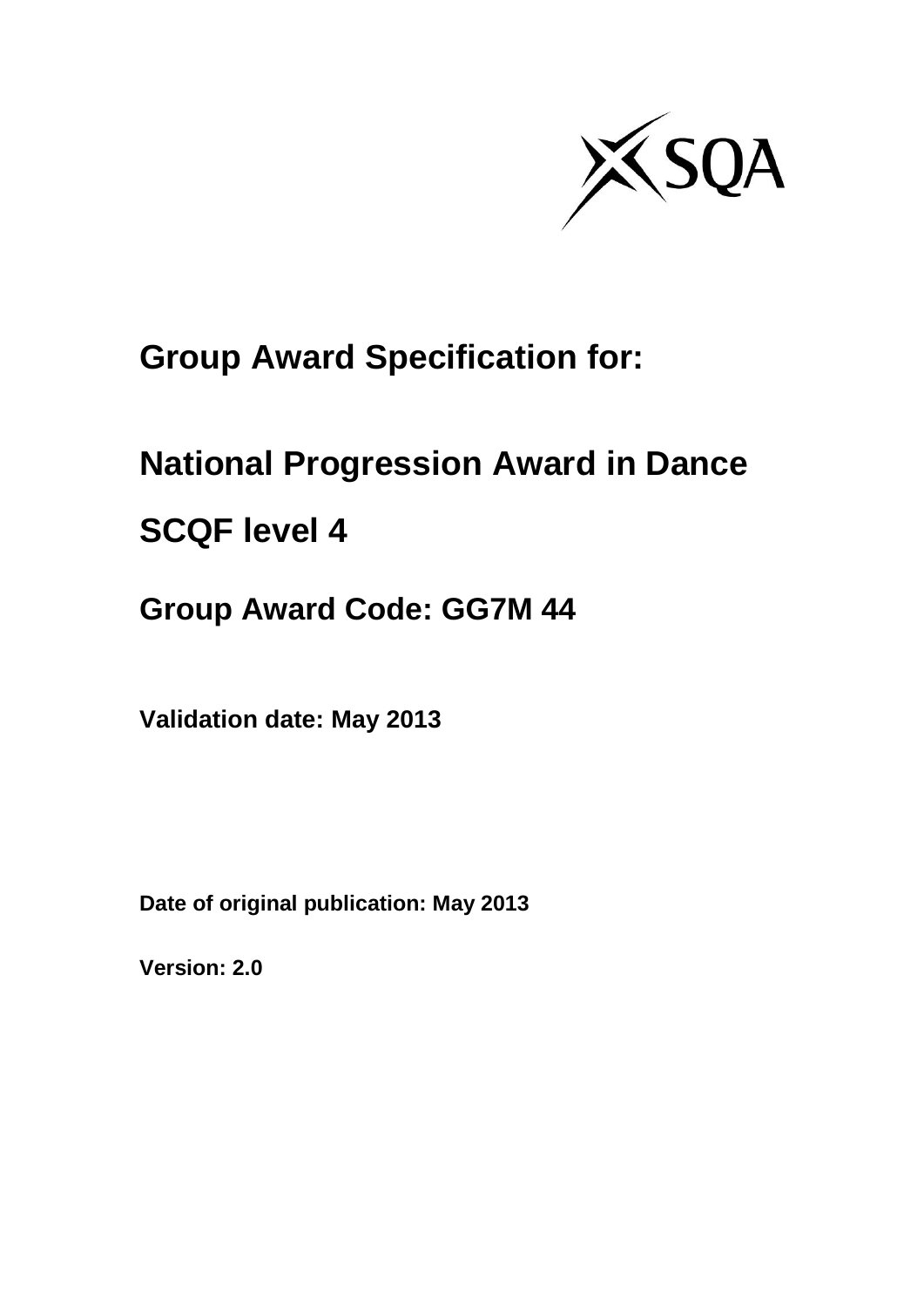## **Contents**

|       | Introduction                                                                |  |
|-------|-----------------------------------------------------------------------------|--|
| 2     |                                                                             |  |
| 2.1   |                                                                             |  |
| 3     |                                                                             |  |
| 3.1   |                                                                             |  |
| 3.2.  |                                                                             |  |
| 4     |                                                                             |  |
| 4.1   |                                                                             |  |
| 5     |                                                                             |  |
| 5.1   |                                                                             |  |
| 5.2   | Mapping of Core Skills development opportunities across the qualification 7 |  |
| 6     |                                                                             |  |
| 6.1   |                                                                             |  |
| 6.2   |                                                                             |  |
| 6.2.1 |                                                                             |  |
| 6.3   |                                                                             |  |
| 6.4   |                                                                             |  |
| 6.5   |                                                                             |  |
| 7     |                                                                             |  |
| 8     |                                                                             |  |
| 9     |                                                                             |  |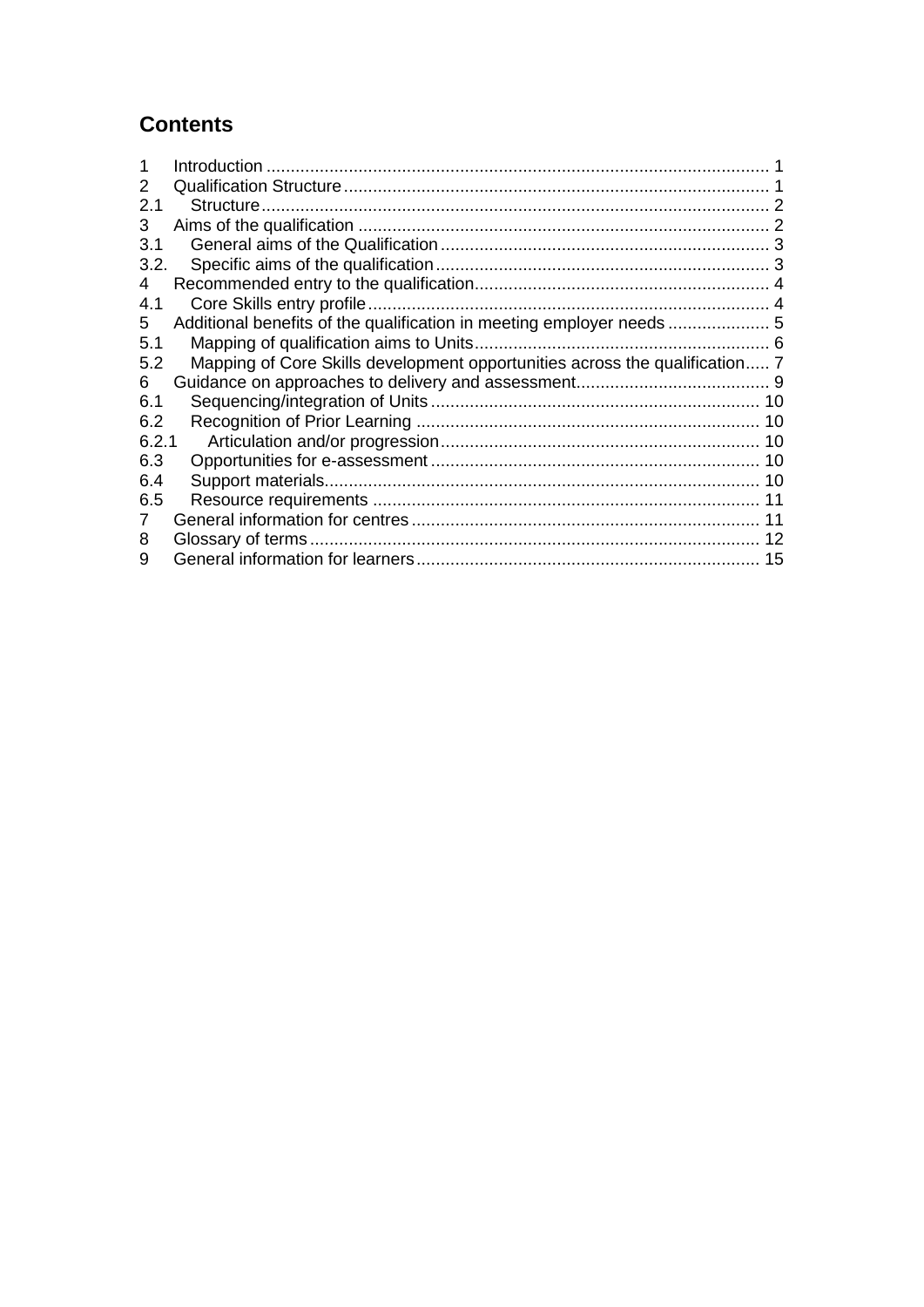## <span id="page-2-0"></span>**1 Introduction**

This document was previously known as the Arrangements document. The purpose of this document is to:

- assist centres to implement, deliver and manage the qualification.
- provide a guide for new staff involved in offering the qualification.
- inform Course managers, teaching staff, assessors, learners, employers and HEIs of the aims and purpose of the qualification.
- provide details of the range of learners the qualification is suitable for and progression opportunities.

This is the Group Award Specification Document for the new National Progression Award (NPA) in Dance, at SCQF level 4, which was validated in May 2013. This document includes: background information on the development of the Group Award, its aims, guidance on access, details of the Group Award structure, and guidance on delivery.

The NPA in Dance is designed to equip learners with an introduction to knowledge, understanding and skills in Dance. These same skills are required for progression to further qualifications and/or potential career paths within the dance industry. The NPA in Dance at level 4 provides an articulated progressive qualification pathway to existing provision in Dance at SCQF levels 5 and 6: a range of NQ Units and the National 5 Dance Course and the Higher Dance Course.

The award consists of a range of revised NQ Units which meet the needs of learners and offer personalisation, choice and opportunities for specialism. It offers the development of a solid foundation for progression to further study and provides skills and knowledge appropriate to the dance industry as well as fully embracing the four capacities of Curriculum for Excellence (CfE).

#### <span id="page-2-1"></span>**2 Qualification Structure**

The NPA in Dance is a 120 hour programme of study in total, which equates to a minimum of 3 credits. There is one mandatory Unit and two other Units will be selected from an optional section. A minimum of 18 SCQF points are required to achieve the award.

All of the Units in the award are at SCQF level 4, therefore the Group Award has been levelled at SCQF level 4.

A mapping of Core Skills development opportunities is available in Section 5.3.

The table in Section 2.1 demonstrates the framework for the NPA Dance at level 4.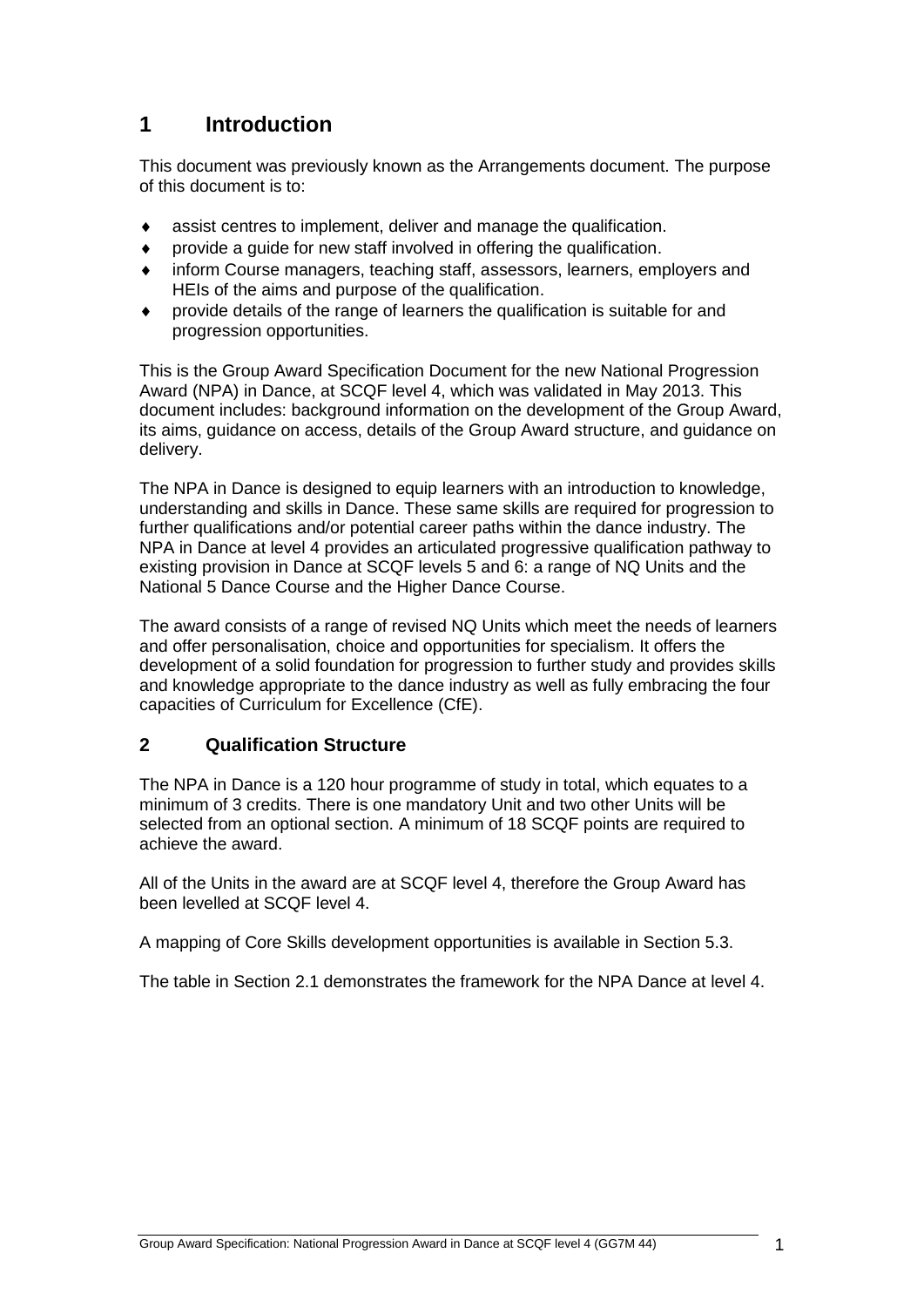### <span id="page-3-0"></span>**2.1 Structure**

| <b>Mandatory Unit</b>                | Code                             | <b>SCQF</b><br>level | <b>SCQF</b><br>credit<br>points | <b>SQA</b><br>credit<br>value |
|--------------------------------------|----------------------------------|----------------------|---------------------------------|-------------------------------|
| Dance: Choreography                  | H <sub>2</sub> W <sub>5</sub> 10 |                      |                                 |                               |
| Optional Units - choose two from six |                                  |                      |                                 |                               |
| Dance: Alternative                   | H <sub>2</sub> W <sub>2</sub> 10 |                      | հ                               |                               |
| Dance: Classical                     | H <sub>2</sub> W <sub>1</sub> 10 |                      | 6                               |                               |
| Dance: Contemporary                  | H <sub>2</sub> W <sub>0</sub> 10 |                      | 6                               |                               |
| Dance: Ethnic                        | H <sub>2</sub> W <sub>4</sub> 10 |                      | 6                               |                               |
| Dance: Jazz                          | H <sub>2</sub> W <sub>6</sub> 10 |                      | հ                               |                               |
| Dance: Scottish                      | H <sub>2</sub> W <sub>3</sub> 10 |                      | հ                               |                               |
| Dance: Scottish Step                 | <b>HJ2W 44</b>                   |                      |                                 |                               |

The table below shows the framework for the NPA in Dance.

The mandatory Unit *Dance: Choreography*, allows learners to develop basic choreographic skills, creating and developing movement from six dance actions through the application of simple choreographic devices. Learners will then reflect on the effectiveness of choreographic choices. Learners will be introduced to choreographic devices and stimuli and will put these skills into practice through tutorled tasks and workshops.

The optional Units focus on the development and application of appropriate dance skills both in a technique class and through the performance of tutor-led dance sequences. Learners will also contextualise their learning by understanding and appreciating dance styles and practitioners.

## <span id="page-3-1"></span>**3 Aims of the qualification**

The NPA in Dance at level 4 has the potential to improve progression to further study, providing learners with relevant experiences which develop skills of selfdiscipline, professionalism, commitment, collaboration and creative thinking. The award structure and Unit content provides a coherent and progressive curriculum which creates and promotes effective articulation and transition into further and higher education, whilst simultaneously recognising and supporting skills for potential future employment.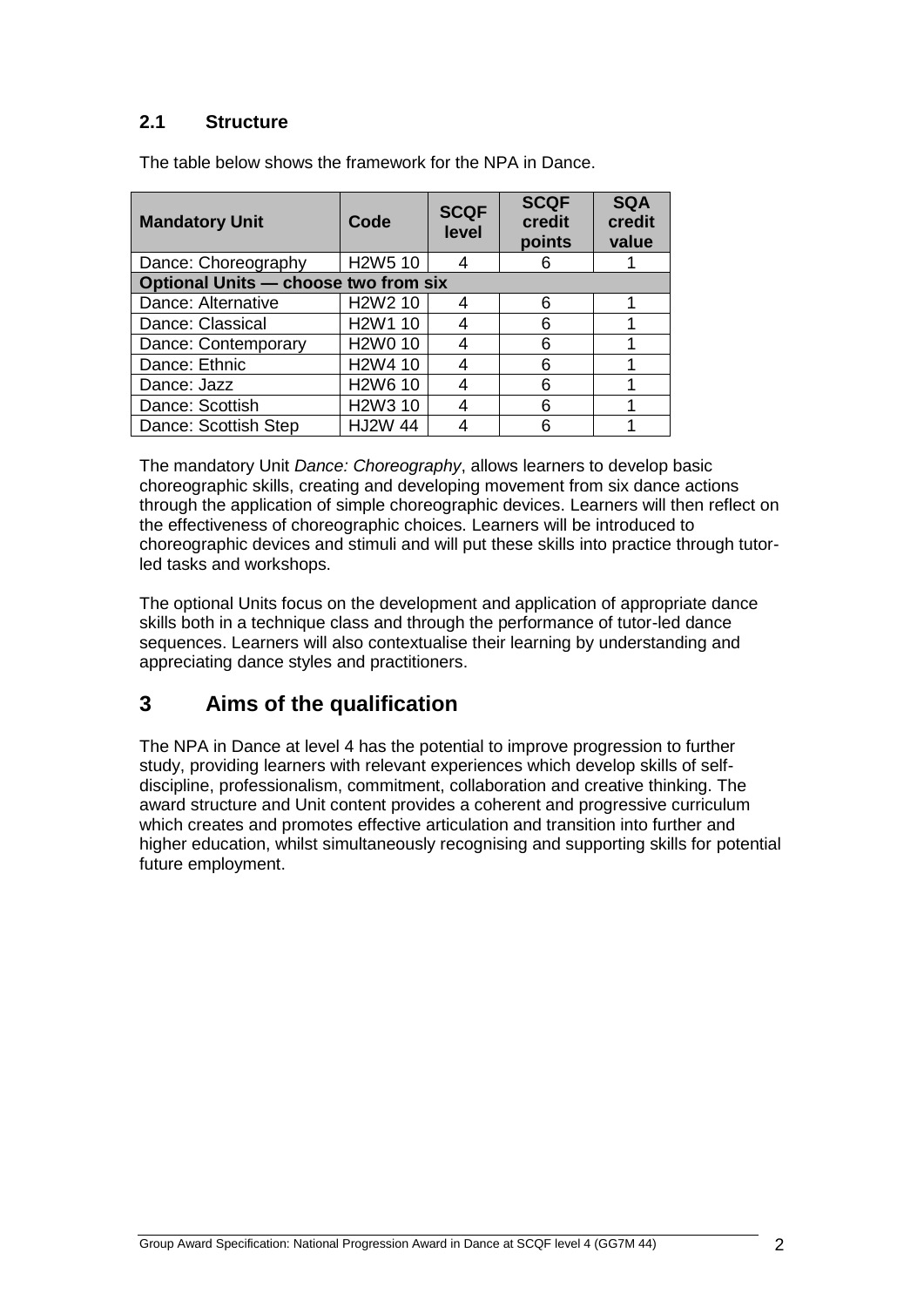### <span id="page-4-0"></span>**3.1 General aims of the Qualification**

The general aims of the National Progression Award in Dance, level 4, are to:

- enable progression within the Scottish Credit and Qualifications Framework (SCQF).
- provide a structured award that will recognise existing skills and competences relating to dance.
- prepare learners for progression to National Qualifications at SCQF levels 5 and 6 in Dance or the performing arts or progression to further study in alternative qualification pathways if desired and/or initiate entry into employment.
- provide an award that supports the development of a range of transferable generic employability and essential skills (including Core Skills).
- provide an award structure which has sufficient flexibility to allow for a number of different modes of delivery.

#### <span id="page-4-1"></span>**3.2. Specific aims of the qualification**

The principal aims of the National Progression Award in Dance, Level 4, are to provide opportunities for learners to:

- gain an appropriate learning experience in Dance at a non-advanced level.
- develop a range of appropriate practical skills, knowledge and understanding relevant to dance technique and dance performance.
- develop choreographic skills which will allow creative movement to evolve.
- apply specific choreographic devices through tutor-led tasks and workshops.
- develop self-evaluation skills.
- develop critical thinking skills within the context of self-analysis.
- take charge of their own learning and development.
- experience live performances in order to broaden their experience of dance.
- develop communication and interpersonal skills.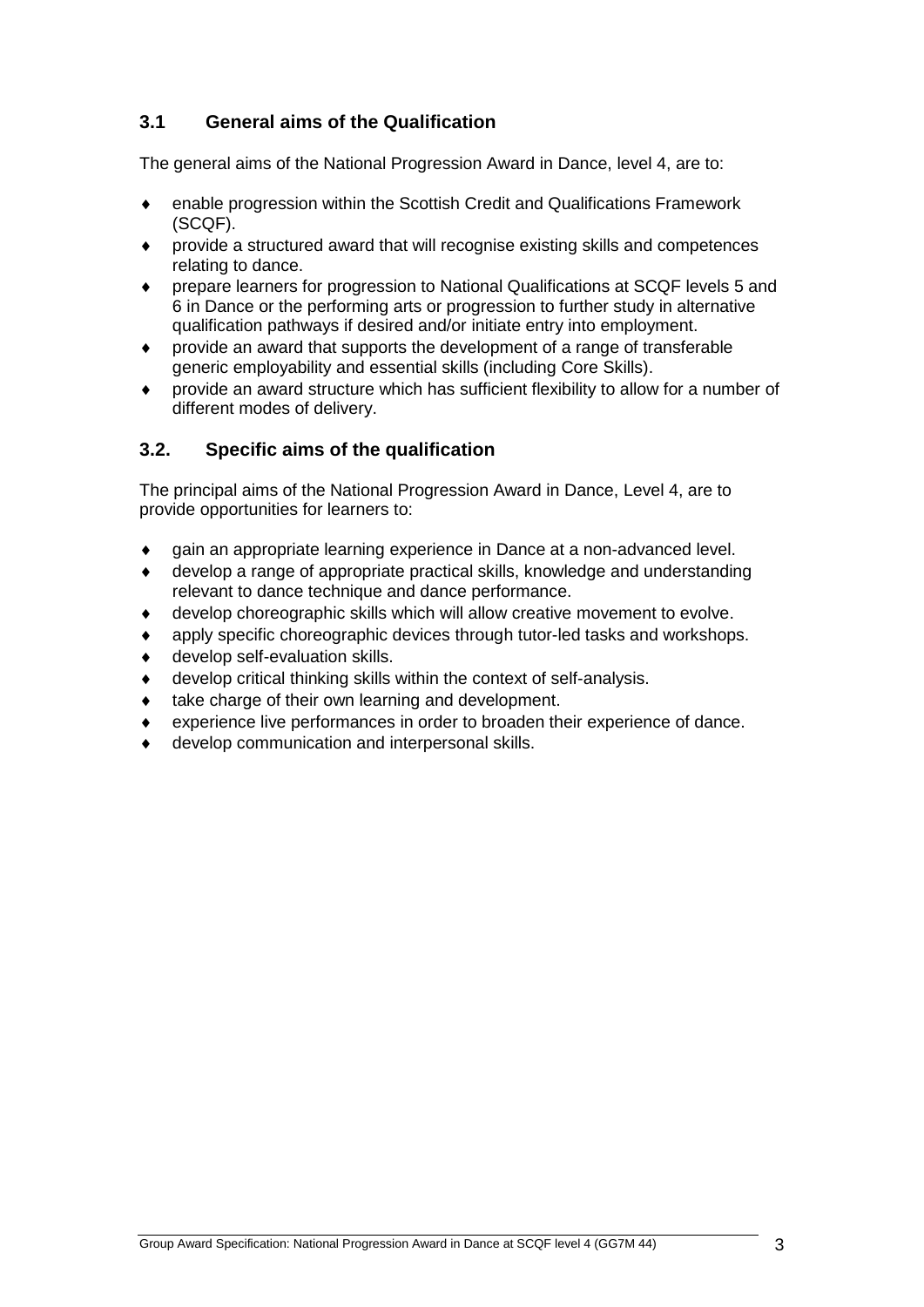## <span id="page-5-0"></span>**4 Recommended entry to the qualification**

Entry to this qualification is at the discretion of the centre. The following information on prior knowledge, skills, experience or qualifications that provide suitable preparation for this qualification has been provided as guidance.

Learners would benefit from having attained the skills, knowledge and understanding required by one or more of the following or equivalent qualifications and/or experience:

- an interest and/or some experience in Dance and performance.
- experiences and Outcomes in Dance at any appropriate level.

#### <span id="page-5-1"></span>**4.1 Core Skills entry profile**

Entry and exit levels of Core Skills for the NPA in Dance will be set by individual centres. There is no expectation or requirement for learners to have achieved Core Skills before undertaking this Group Award.

There are opportunities to gather evidence within the Units which can contribute towards Core Skills. The list below highlights where each Unit can be used to generate evidence for Core Skills.

| <b>Core Skill</b>                                    | Developed through                                                                                                                       | <b>SCQF</b><br>level |
|------------------------------------------------------|-----------------------------------------------------------------------------------------------------------------------------------------|----------------------|
|                                                      | Dance: Alternative<br>Dance: Classical<br>Dance: Contemporary                                                                           |                      |
| Communication                                        | Dance: Choreography<br>Dance: Ethnic<br>Dance: Jazz<br>Dance: Scottish                                                                  | level 4              |
| Information and<br>Communication<br>Technology (ICT) | Dance: Alternative<br>Dance: Classical<br>Dance: Contemporary<br>Dance: Choreography<br>Dance: Ethnic<br>Dance: Jazz<br>Dance: Scottish | level 4              |
| Problem Solving                                      | Dance: Choreography                                                                                                                     | level 4              |
| <b>Working with Others</b>                           | Dance: Alternative<br>Dance: Classical<br>Dance: Contemporary<br>Dance: Choreography<br>Dance: Ethnic<br>Dance: Jazz<br>Dance: Scottish | level 4              |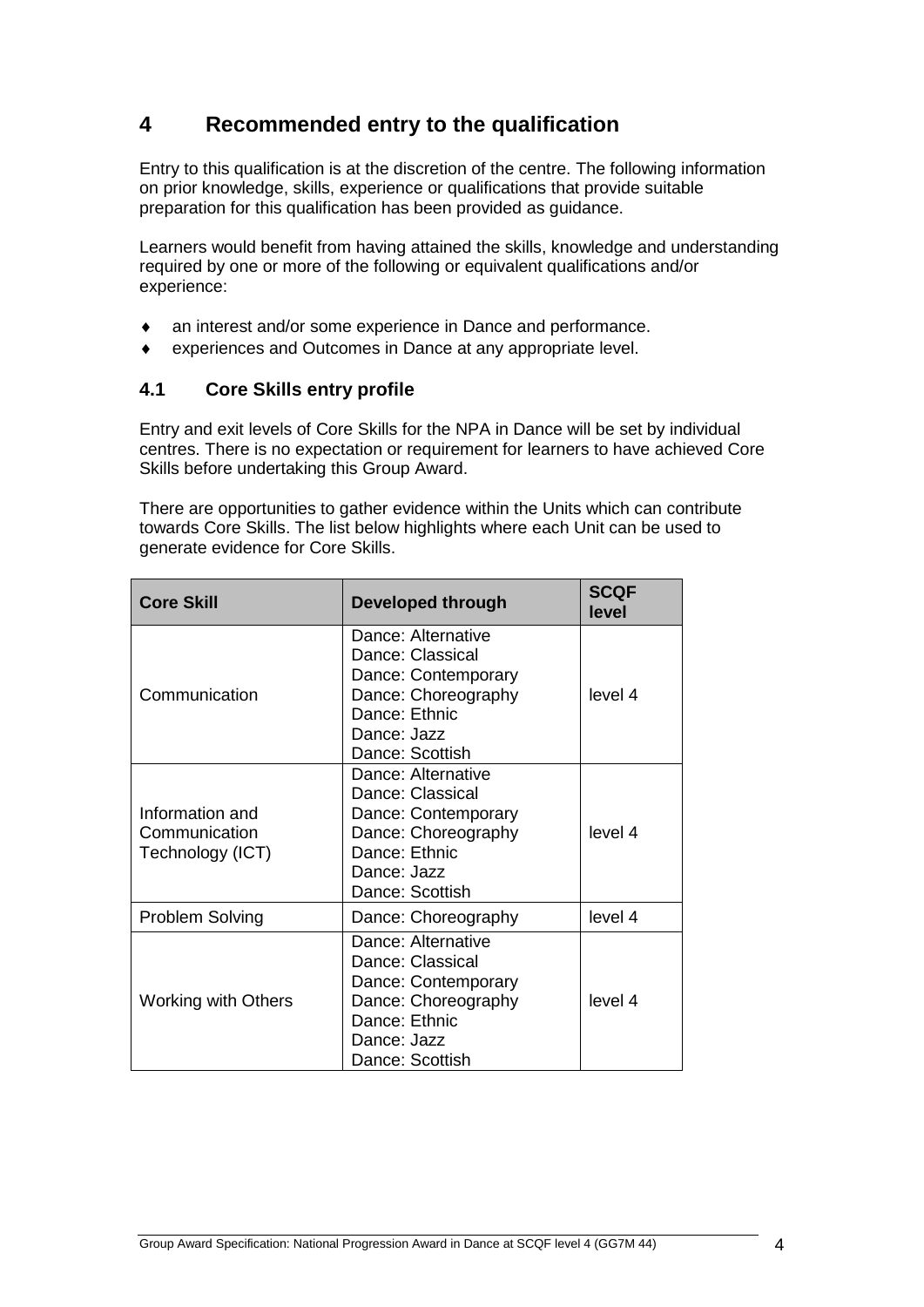## <span id="page-6-0"></span>**5 Additional benefits of the qualification in meeting employer needs**

This qualification was designed to meet a specific purpose and what follows are details on how that purpose has been met through mapping of the Units to the aims of the qualification. In addition, significant opportunities exist for learners to develop the more generic skills, known as Core Skills through doing this qualification.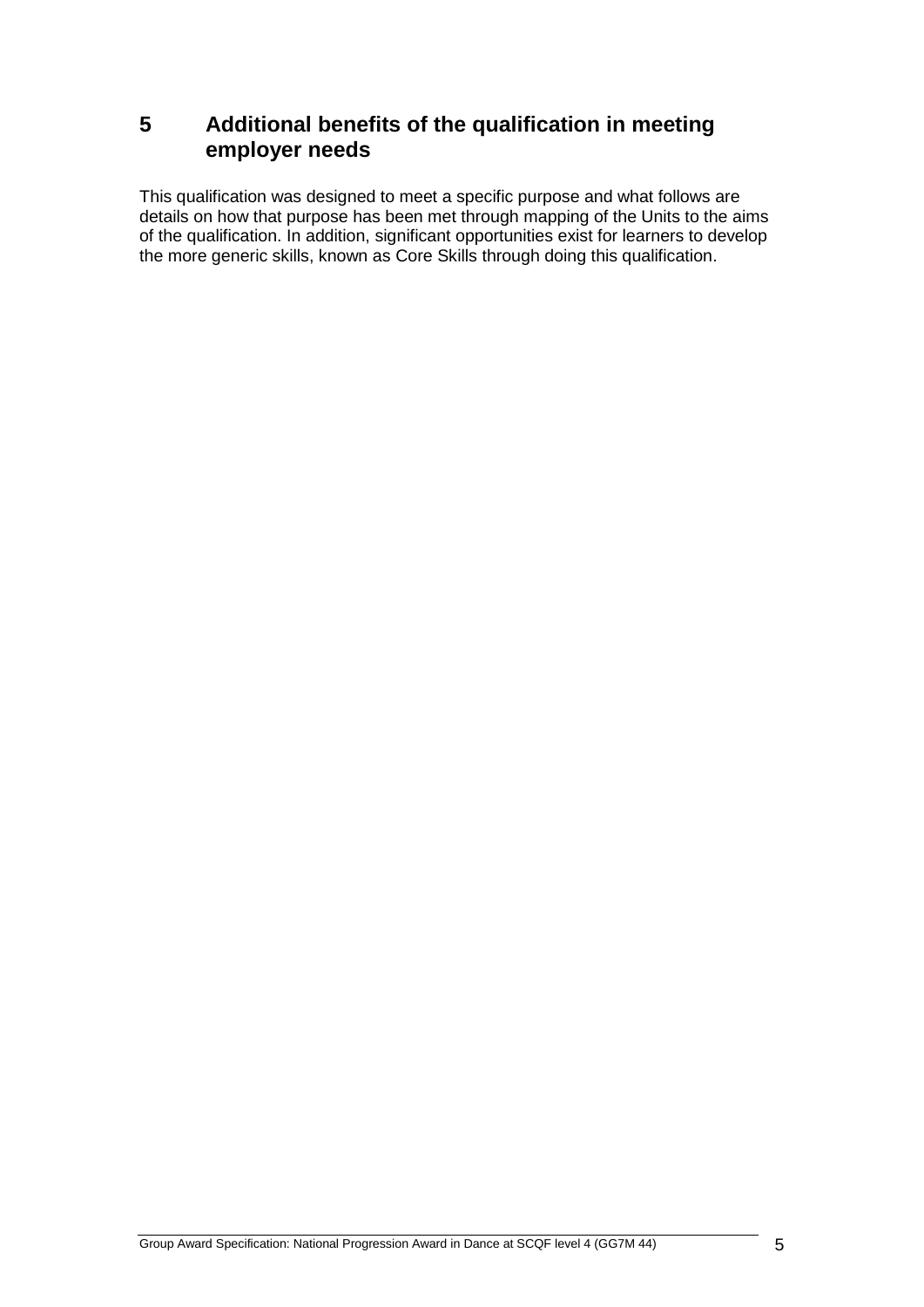## **5.1 Mapping of qualification aims to Units**

<span id="page-7-0"></span>

| <b>Aims</b>                                                                                                                       | Dance:<br>Choreography<br>(H2W5 10) | Dance:<br><b>Alternative</b><br>(H2W2 10) | Dance:<br><b>Classical</b><br>(H2W1 10) | Dance:<br>Contemporary<br>(H2W0 10) | Dance:<br><b>Ethnic</b><br>(H2W4 10) | Dance:<br><b>Jazz</b><br>(H2W6 10) | Dance:<br><b>Scottish</b><br>(H2W3 10) |
|-----------------------------------------------------------------------------------------------------------------------------------|-------------------------------------|-------------------------------------------|-----------------------------------------|-------------------------------------|--------------------------------------|------------------------------------|----------------------------------------|
| Gain an appropriate dance<br>experience at a non-advanced<br>level                                                                | $\sf X$                             | $\pmb{\times}$                            | X                                       | $\boldsymbol{\mathsf{X}}$           | X                                    | $\sf X$                            | $\boldsymbol{\mathsf{X}}$              |
| Develop a range of appropriate<br>practical skills, knowledge and<br>understanding relevant to dance<br>technique and performance | X                                   | $\boldsymbol{\mathsf{X}}$                 | $\mathsf{X}$                            | $\boldsymbol{\mathsf{X}}$           | $\sf X$                              | $\sf X$                            | $\boldsymbol{\mathsf{X}}$              |
| Develop choreographic skills<br>which will allow creative<br>movement to evolve                                                   | X                                   |                                           |                                         |                                     |                                      |                                    |                                        |
| Apply specific choreographic<br>devices through tutor led tasks<br>and workshops                                                  | $\mathsf{X}$                        |                                           |                                         |                                     |                                      |                                    |                                        |
| Develop self-evaluation skills                                                                                                    | $\mathsf{X}$                        | $\sf X$                                   | $\sf X$                                 | $\sf X$                             | $\mathsf{X}$                         | $\sf X$                            | $\sf X$                                |
| Develop critical thinking skills<br>within the context of self-<br>analysis                                                       | $\sf X$                             | $\pmb{\times}$                            | X                                       | $\boldsymbol{\mathsf{X}}$           | $\boldsymbol{X}$                     | $\sf X$                            | $\boldsymbol{\mathsf{X}}$              |
| Take charge of their own<br>learning                                                                                              | $\mathsf{X}$                        |                                           |                                         |                                     |                                      |                                    |                                        |
| Experience live performances in<br>order to broaden their<br>experience of dance                                                  | X                                   | $\boldsymbol{\mathsf{X}}$                 | X                                       | $\boldsymbol{\mathsf{X}}$           | X                                    | $\sf X$                            | $\sf X$                                |
| Develop communication and<br>inter-personal skills                                                                                | X                                   | X                                         | X                                       | $\sf X$                             | $\sf X$                              | $\sf X$                            | $\boldsymbol{\mathsf{X}}$              |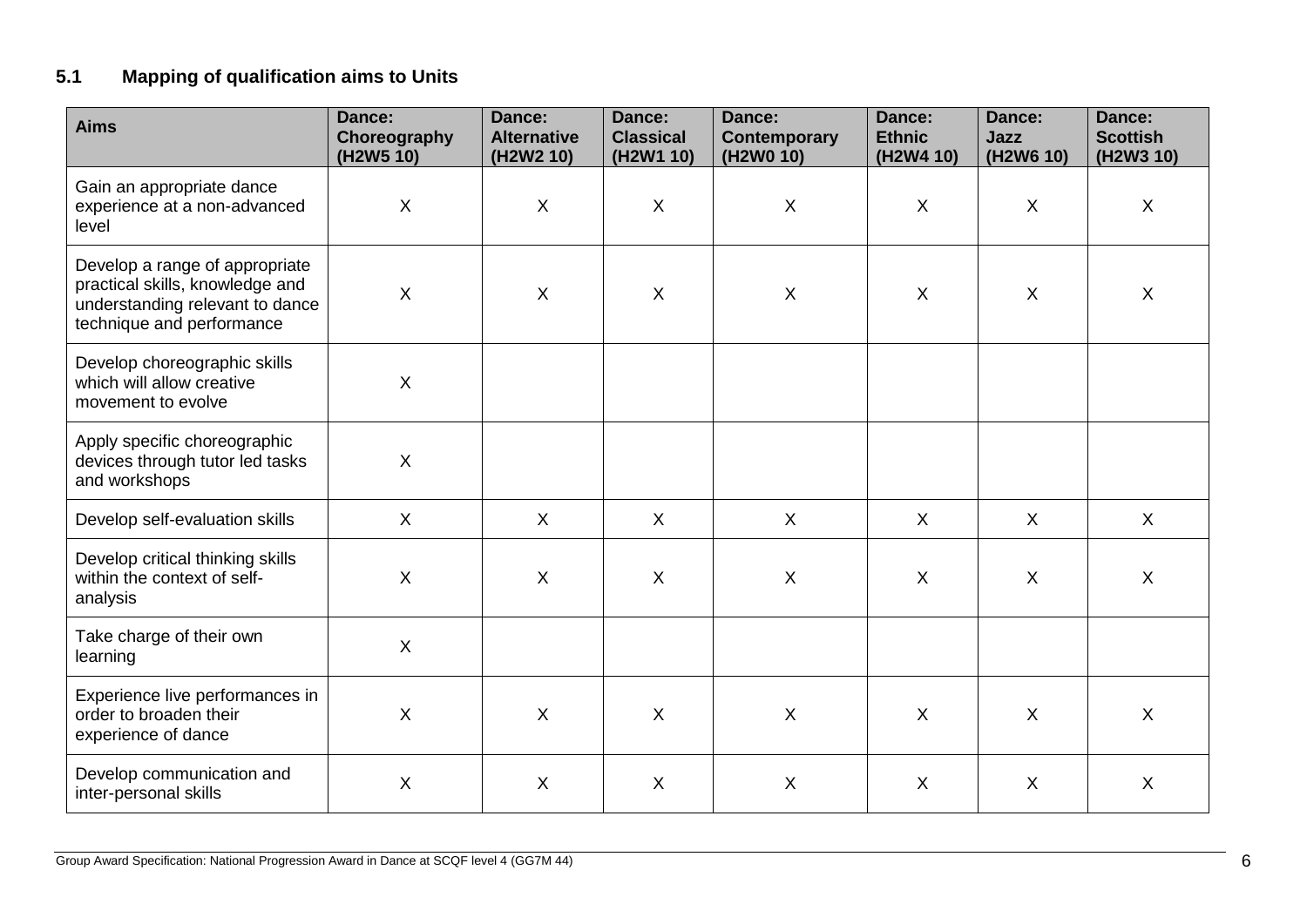## **5.2 Mapping of Core Skills development opportunities across the qualification**

|                                  |                        | <b>Communication</b> |      |                        | <b>Numeracy</b>                   |                          | <b>ICT</b>                            |                      | <b>Problem Solving</b>     |                             |                                          | <b>Working with Others</b>                |
|----------------------------------|------------------------|----------------------|------|------------------------|-----------------------------------|--------------------------|---------------------------------------|----------------------|----------------------------|-----------------------------|------------------------------------------|-------------------------------------------|
| Unit code                        | <b>Unit title</b>      | Written              | Oral | Using<br><b>Number</b> | Using<br>Graphical<br>Information | Accessing<br>Information | Providing/<br>Creating<br>information | Critical<br>Thinking | Planning and<br>Organising | Reviewing and<br>Evaluating | Working<br>Co-operatively<br>with Others | Reviewing<br>Co-operative<br>Contribution |
| H2W5 10                          | Dance:<br>Choreography | X                    | X    |                        |                                   | X                        | X                                     | X                    | X                          | X                           | X                                        |                                           |
| H <sub>2</sub> W <sub>2</sub> 10 | Dance:<br>Alternative  | X                    | X    |                        |                                   | X                        | X                                     |                      |                            |                             | X                                        |                                           |
| H <sub>2</sub> W <sub>1</sub> 10 | Dance:<br>Classical    | X                    | X    |                        |                                   | X                        | X                                     |                      |                            |                             | X                                        |                                           |
| H <sub>2</sub> W <sub>0</sub> 10 | Dance:<br>Contemporary | X                    | Χ    |                        |                                   | X                        | X                                     |                      |                            |                             | X                                        |                                           |
| H <sub>2</sub> W <sub>4</sub> 10 | Dance: Ethnic          | X                    | X    |                        |                                   | X                        | X                                     |                      |                            |                             | X                                        |                                           |
| H2W3 10                          | Dance:<br>Scottish     | X                    | X    |                        |                                   | X                        | X                                     |                      |                            |                             | X                                        |                                           |
| H <sub>2</sub> W <sub>6</sub> 10 | Dance: Jazz            | X                    | X    |                        |                                   | X                        | Χ                                     |                      |                            |                             | X                                        |                                           |

<span id="page-8-0"></span>In the above table Core Skills are signposted, which means learners will be developing aspects of Core Skills through teaching and learning approaches.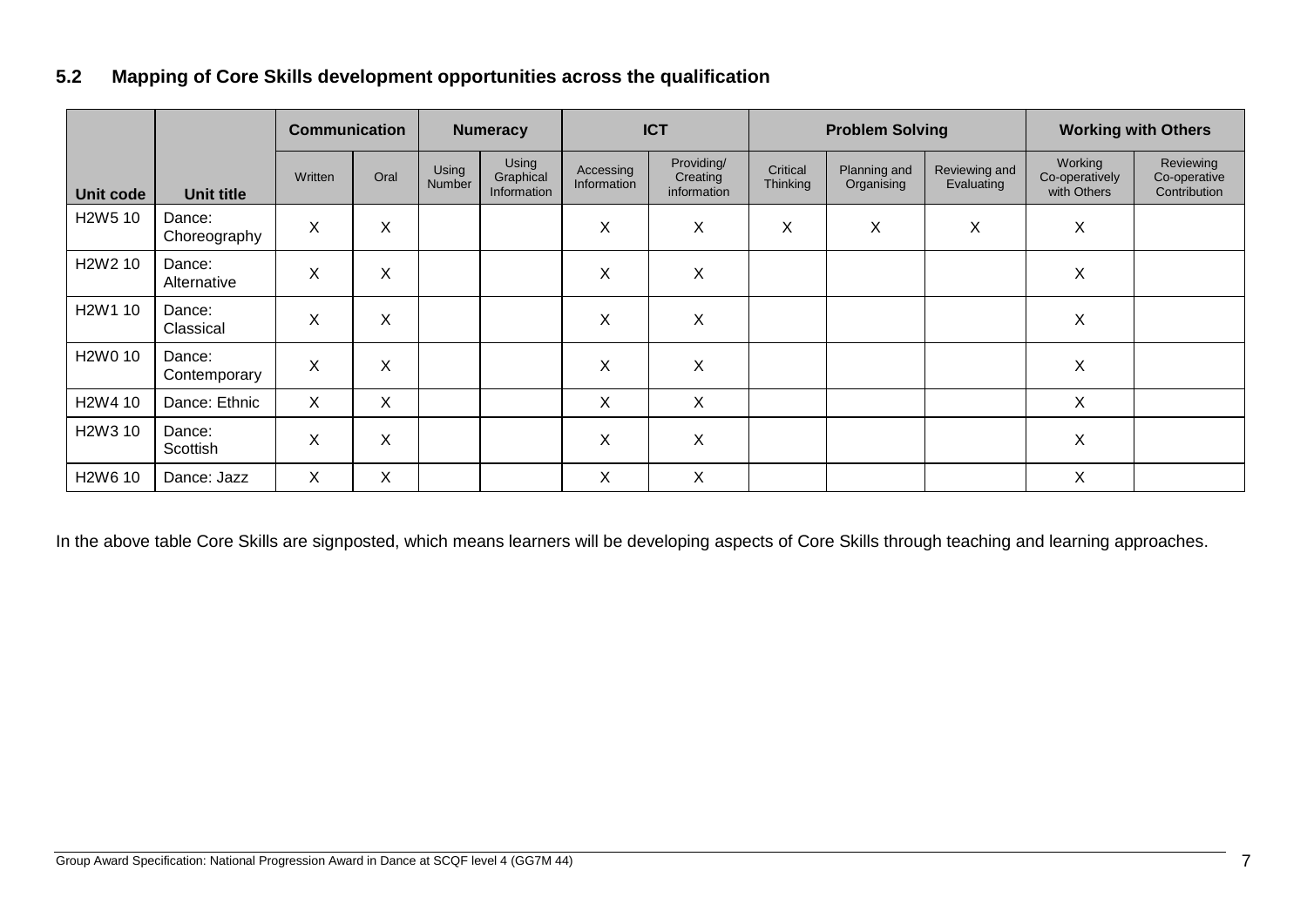## **5.3 Assessment strategy for the qualification(s)**

| Unit                             | <b>Assessment</b>                                                                                                             |                                                                                                                                                                       |                                                                                                                                                                                 |                                                                                                       |  |  |
|----------------------------------|-------------------------------------------------------------------------------------------------------------------------------|-----------------------------------------------------------------------------------------------------------------------------------------------------------------------|---------------------------------------------------------------------------------------------------------------------------------------------------------------------------------|-------------------------------------------------------------------------------------------------------|--|--|
|                                  | Outcome 1                                                                                                                     | <b>Outcome 2</b>                                                                                                                                                      | <b>Outcome 3</b>                                                                                                                                                                | <b>Outcome 4</b>                                                                                      |  |  |
| Dance: Choreography              | Demonstrate basic skills and techniques<br>in choreography.                                                                   | Apply basic skills and techniques to create<br>short choreographic studies.                                                                                           | Reflect on choreographic studies                                                                                                                                                | N/A                                                                                                   |  |  |
| H <sub>2</sub> W <sub>5</sub> 10 | Tutor led practical classes<br>Performance evidenced by DVD/Video and                                                         | Performance evidenced by DVD/Video and<br>Observation Checklist under supervised conditions                                                                           | Written and/or oral evidence is required for this<br>Outcome.<br>Learners will compile a log book/diary                                                                         |                                                                                                       |  |  |
|                                  | Observation Checklist under supervised<br>conditions                                                                          |                                                                                                                                                                       |                                                                                                                                                                                 |                                                                                                       |  |  |
| <b>Dance: Alternative</b>        | Demonstrate basic skills and techniques<br>in a chosen dance form.                                                            | Demonstrate basic dance sequences in a<br>chosen dance form.                                                                                                          | Apply basic skills and techniques to the<br>performance of a dance.                                                                                                             | Demonstrate a basic<br>understanding of a chosen<br>dance form.                                       |  |  |
| H <sub>2</sub> W <sub>2</sub> 10 | Tutor led practical classes<br>Performance evidenced by DVD/Video and<br>Observation Checklist under supervised<br>conditions | Performance of dance sequences of a minimum of<br>1 minute 30 Seconds.<br>Performance evidenced by DVD/Video and<br>Observation Checklist under supervised conditions | Application of technique to a Solo Performance<br>lasting a minimum of 1 minute. Performance<br>evidenced by DVD/Video and Observation Checklist<br>under supervised conditions | 300 words written or 2 minutes if<br>presented orally and will be<br>gathered in open-book conditions |  |  |
| <b>Dance: Classical</b>          | Demonstrate basic skills and techniques<br>in classical dance.                                                                | Demonstrate basic classical dance sequences.<br>Performance of dance sequences of a minimum of                                                                        | Apply basic skills and techniques to the<br>performance of a classical dance.                                                                                                   | Demonstrate a basic<br>understanding of classical<br>dance.                                           |  |  |
| H <sub>2</sub> W <sub>1</sub> 10 | Tutor led practical classes<br>Performance evidenced by DVD/Video and<br>Observation Checklist under supervised               | 1 minute 30 Seconds.<br>Performance evidenced by DVD/Video and<br>Observation Checklist under supervised conditions                                                   | Application of technique to a Solo Performance<br>lasting a minimum of 1 minute. Performance<br>evidenced by DVD/Video and Observation Checklist                                | 300 words written or 2 minutes if<br>presented orally and will be                                     |  |  |
|                                  | conditions                                                                                                                    |                                                                                                                                                                       | under supervised conditions                                                                                                                                                     | gathered in open-book conditions                                                                      |  |  |
| <b>Dance: Contemporary</b>       | Demonstrate basic skills and techniques<br>in contemporary dance.                                                             | Demonstrate basic contemporary dance<br>sequences.                                                                                                                    | Apply basic skills and techniques to the<br>performance of a contemporary dance.                                                                                                | Demonstrate a basic<br>understanding of contemporary<br>dance.                                        |  |  |
| H <sub>2</sub> W <sub>0</sub> 10 | Tutor led practical classes<br>Performance evidenced by DVD/Video and<br>Observation Checklist under supervised<br>conditions | Performance of dance sequences of a minimum of<br>1 minute 30 Seconds.<br>Performance evidenced by DVD/Video and<br>Observation Checklist under supervised conditions | Application of technique to a Solo Performance<br>lasting a minimum of 1 minute.Performance<br>evidenced by DVD/Video and Observation Checklist<br>under supervised conditions  | 300 words written or 2 minutes if<br>presented orally and will be<br>gathered in open-book conditions |  |  |
| <b>Dance: Ethnic</b>             | Demonstrate basic skills and techniques<br>in ethnic dance.                                                                   | Demonstrate basic ethnic dance sequences.<br>Performance of dance sequences of a minimum of                                                                           | Apply basic skills and technique to the<br>performance of an ethnic dance.                                                                                                      | Demonstrate a basic<br>understanding of ethnic dance.                                                 |  |  |
| H <sub>2</sub> W <sub>4</sub> 10 | Tutor led practical classes<br>Performance evidenced by DVD/Video and<br>Observation Checklist under supervised<br>conditions | 1 minute 30 Seconds.<br>Performance evidenced by DVD/Video and<br>Observation Checklist under supervised conditions                                                   | Application of technique to a Solo Performance<br>lasting a minimum of 1 minute. Performance<br>evidenced by DVD/Video and Observation Checklist<br>under supervised conditions | 300 words written or 2 minutes if<br>presented orally and will be<br>gathered in open-book conditions |  |  |
| Dance: Jazz                      | Demonstrate basic skills and techniques<br>in jazz dance.                                                                     | Demonstrate basic jazz dance sequences.<br>Performance of dance sequences of a minimum of                                                                             | Apply basic skills and techniques to the<br>performance of a jazz dance.                                                                                                        | Demonstrate a basic<br>understanding of jazz dance.                                                   |  |  |
| H <sub>2</sub> W <sub>6</sub> 10 | Tutor led practical classes<br>Performance evidenced by DVD/Video and<br>Observation Checklist under supervised<br>conditions | 1 minute 30 Seconds.<br>Performance evidenced by DVD/Video and<br>Observation Checklist under supervised conditions                                                   | Application of technique to a Solo Performance<br>lasting a minimum of 1 minute Performance<br>evidenced by DVD/Video and Observation Checklist<br>under supervised conditions  | 300 words written or 2 minutes if<br>presented orally and will be<br>gathered in open-book conditions |  |  |
|                                  | Demonstrate basic skills and techniques                                                                                       | Demonstrate basic Scottish dance sequences                                                                                                                            | Apply basic skills and techniques to the                                                                                                                                        | Demonstrate a basic                                                                                   |  |  |
| <b>Dance: Scottish</b>           | in Scottish dance.                                                                                                            | Performance of dance sequences of a minimum of<br>1 minute 30 Seconds.                                                                                                | performance of a Scottish dance.                                                                                                                                                | understanding of Scottish<br>dance.                                                                   |  |  |
| H <sub>2</sub> W <sub>3</sub> 10 | Tutor led practical classes<br>Performance evidenced by DVD/Video and<br>Observation Checklist under supervised<br>conditions | Performance evidenced by DVD/Video and<br>Observation Checklist under supervised conditions                                                                           | Application of technique to a Solo Performance<br>lasting a minimum of 1 minute. Performance<br>evidenced by DVD/Video and Observation Checklist<br>under supervised conditions | 300 words written or 2 minutes if<br>presented orally and will be<br>gathered in open-book conditions |  |  |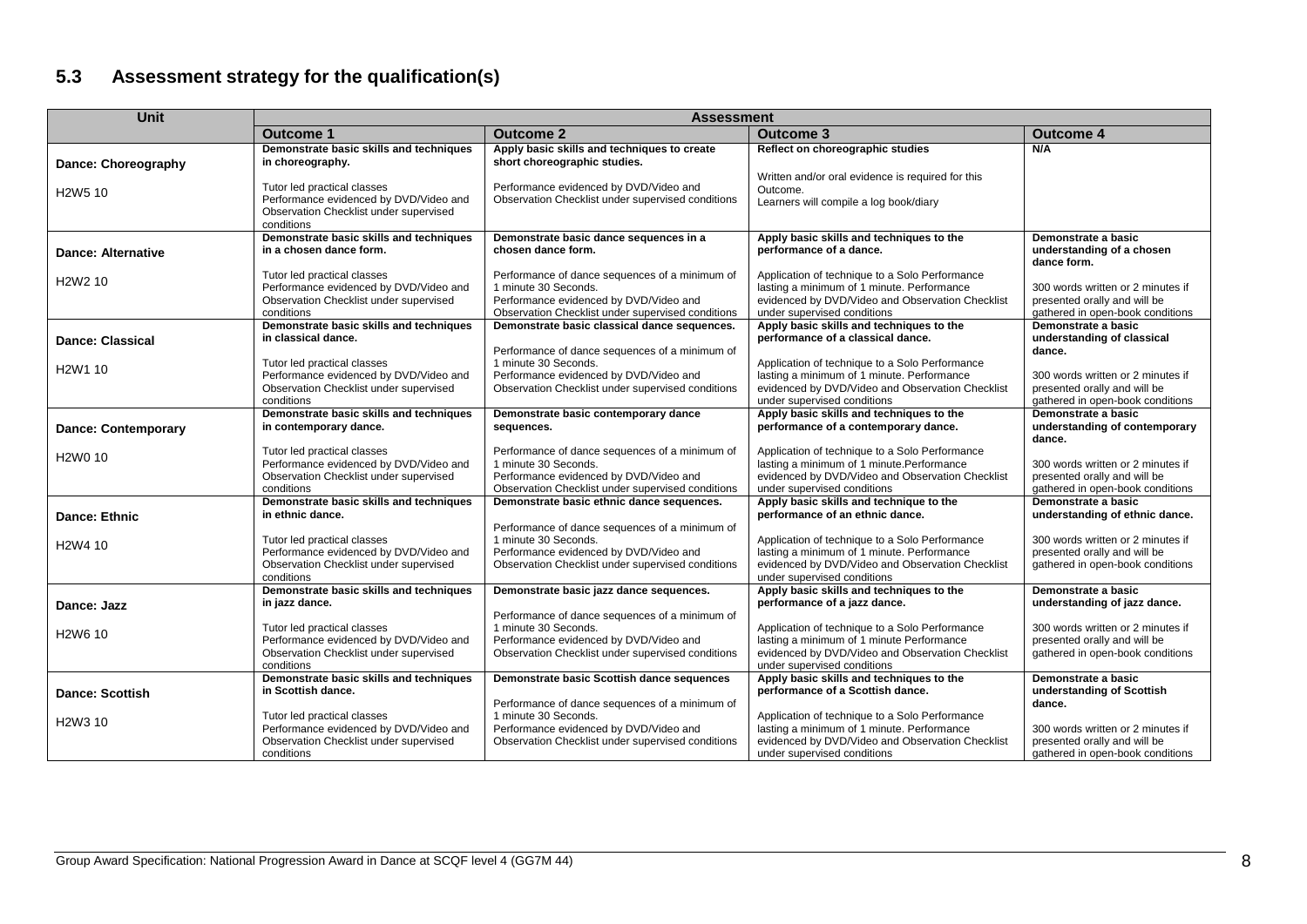## <span id="page-10-0"></span>**6 Guidance on approaches to delivery and assessment**

#### **Content and context**

The nature of this award is very flexible and it may be delivered by centres as part of an articulated pathway in Dance qualifications. The NPA in Dance will also offer schools timetabling flexibility, which suits modes of delivery of Curriculum for Excellence.

#### **Delivery and assessment**

The flexibility of this award lends itself to a variety of delivery approaches. It is suggested, however, that when considering delivery, award structure and selection of optional Units, centres should take account of:

- the individual learner
- prior learning
- expertise and specialism of those delivering the award
- resources
- timetabling
- duration of the programme of study

This qualification could be delivered in secondary schools, colleges and school/college partnerships, private dance schools or performing arts centres. This may be on a part-time stand-alone basis, or embedded within a broader programme of study.

The delivery of the NPA allows for a variety of teaching and learning approaches:

- tutor or teacher-led working with groups or individuals.
- individual tasks in the form of practice and/or choreographic tasks promoting independent learning supported by evaluation of self and others.
- self-supported study.
- peer support.

The assessment strategy for the NPA in Dance aims for a balanced approach to assessment as well as complementary and supplementary methods of assessment which reflect the nature of Dance. The majority of assessment is practical based with assignments/tasks, where appropriate, to contextualise learning. There is scope for individuality and creativity throughout this Group Award and evidence for the assignments/tasks could be presented in any of the following formats: written, electronic, audio-visual or spoken; presentation, poster or display material. Please refer to Section 5.3 for Assessment Mapping.

This award is designed to be flexible and accessible to a range of learners. Guidance on reasonable adjustments to the assessment of the individual Units can be sought from SQA.

It is not anticipated that assessment will be integrated across Units. However, there are opportunities for integration of assessment within Units and the Unit Specifications give details of possible approaches.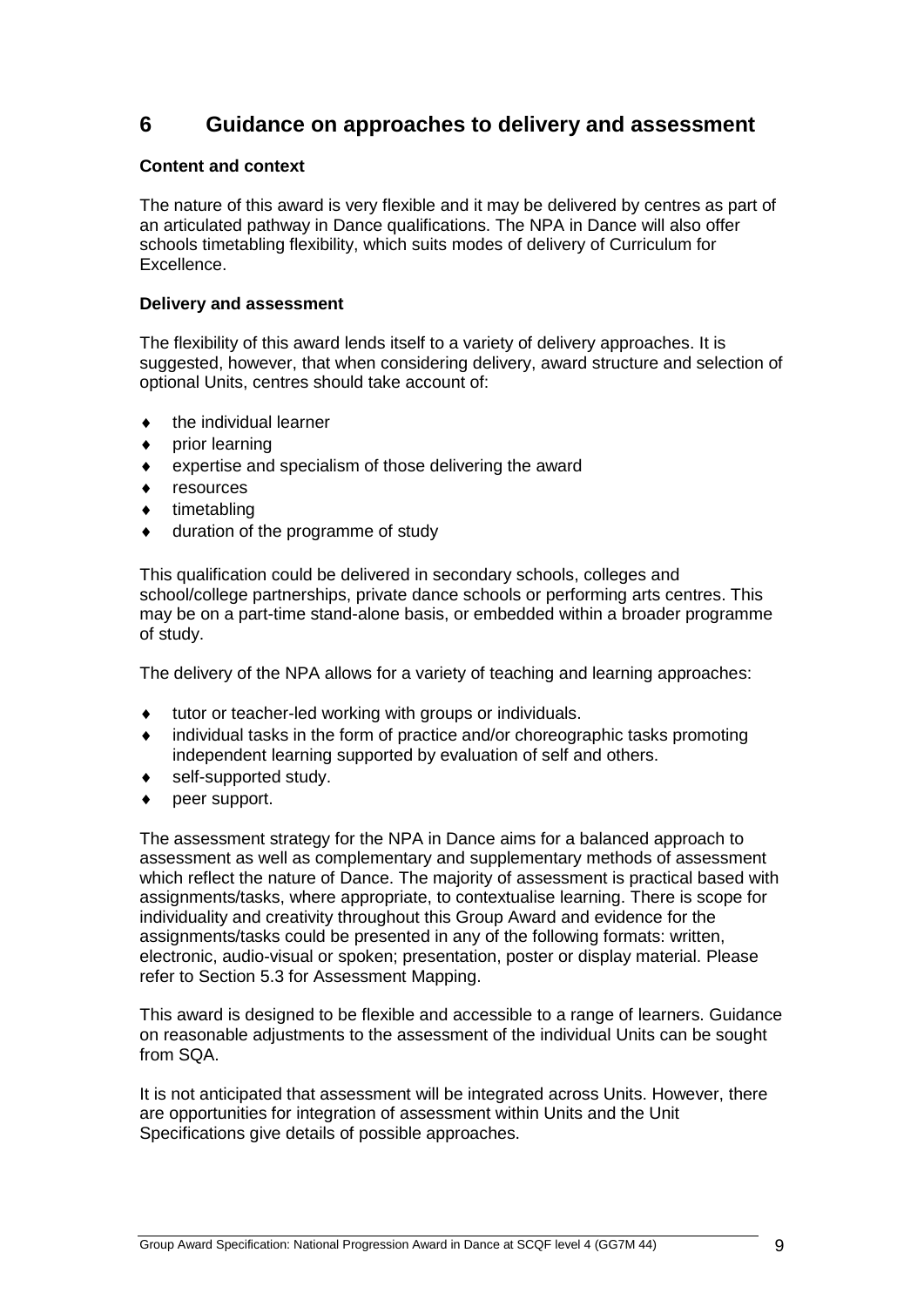Unit specifications detail all mandatory Evidence Requirements, providing centres with valuable information relating to assessment procedures and conditions for each assessment event. This will assist with standardisation both in and across centres.

A number of Units in the award have an Assessment Support Pack (ASP) which provides sample assessment material including an instrument of assessment, specified briefs and checklists. Centres wishing to develop their own assessments should refer to the ASPs to ensure a comparable standard.

#### <span id="page-11-0"></span>**6.1 Sequencing/integration of Units**

If the NPA is being delivered over one year, the Choreography Unit could span the duration of that year and the two optional Units could be delivered either concurrently or consecutively. If the NPA is being delivered over two years, one optional Unit could be delivered in Year 1 and the other optional Unit in Year 2; the *Choreography*  Unit could be introduced slightly later and straddle both years.

### <span id="page-11-1"></span>**6.2 Recognition of Prior Learning**

SQA recognises that learners gain knowledge and skills acquired through formal, non-formal and informal learning contexts.

In some instances, a Group Award may be achieved through the recognition of prior learning. However, it is unlikely that a learner would have the appropriate prior learning and experience to meet all the requirements of a full Group Award.

More information and guidance on the *Recognition of Prior Learning* (RPL) may be found on our website **[www.sqa.org.uk](http://www.sqa.org.uk/)**

#### <span id="page-11-2"></span>**6.2.1 Articulation and/or progression**

On completion of the NPA level 4, the following are options for progression:

- ◆ NPA in Dance level 5 (SCQF level 5)
- National 5 Dance Course (SCQF level 5)

#### <span id="page-11-3"></span>**6.3 Opportunities for e-assessment**

 e-assessment which is supported by ICT such as e-portfolios and checklists are evolving at present. The majority of evidence is currently oral, written and/or video/DVD

#### <span id="page-11-4"></span>**6.4 Support materials**

Assessment Support Packs (ASPs) are available for the mandatory Unit of this award and for selected optional Units as follows:

| H <sub>2</sub> W <sub>5</sub> 10 | Dance: Choreography |
|----------------------------------|---------------------|
|----------------------------------|---------------------|

| H252 10 | Dance: Alternative |
|---------|--------------------|
|---------|--------------------|

- H250 10 *Dance: Contemporary*
- H2W6 10 *Dance: Jazz*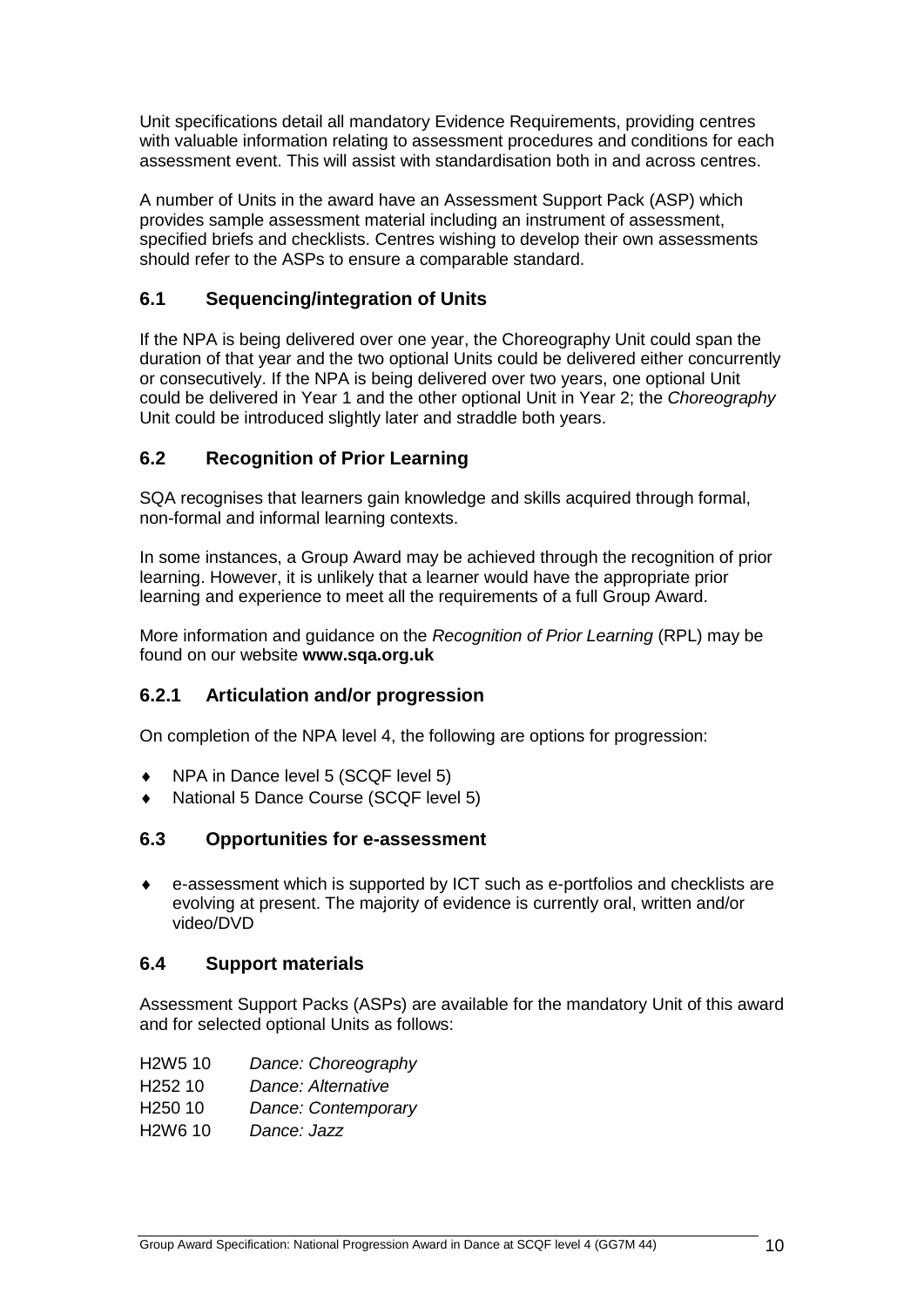SQA's secure website provides comprehensive exemplification of standards for the NPA in Dance at level 5, which teachers and assessors would find beneficial as a benchmark of standards.

Learners may develop their learning by reading, researching, watching live or recorded performances, taking part in dance classes and workshops.

#### <span id="page-12-0"></span>**6.5 Resource requirements**

Classes, workshops and assessments should take place in an appropriate location, such as a dance studio/gym hall/assembly hall/stage, preferably with a wooden/sprung floor. The location should also be equipped with a sound system and audio/visual equipment.

Staff delivering this Group Award should have appropriate dance experience as well as knowledge of safe dance practice, eg appropriate posture, alignment, warm up, cool down, hydration and correct attire (more information on appropriate clothing can be found in the Unit specifications).

## <span id="page-12-1"></span>**7 General information for centres**

#### **Equality and inclusion**

The Unit Specifications making up this Group Award have been designed to ensure that there are no unnecessary barriers to learning or assessment. The individual needs of learners will be taken into account when planning learning experiences, selecting assessment methods or considering alternative evidence. Further advice can be found on our website **[www.sqa.org.uk/assessmentarrangements](http://www.sqa.org.uk/sqa/14977.html)** .

#### **Internal and external verification**

All instruments of assessment used within this/these qualification(s) should be internally verified, using the appropriate policy within the centre and the guidelines set by SQA.

External verification will be carried out by SQA to ensure that internal assessment is within the national quidelines for these qualifications.

Further information on internal and external verification can be found in *SQA's Guide to Assessment* **[\(www.sqa.org.uk/GuideToAssessment\)](http://www.sqa.org.uk/sqa/files_ccc/GuideToAssessment.pdf)**.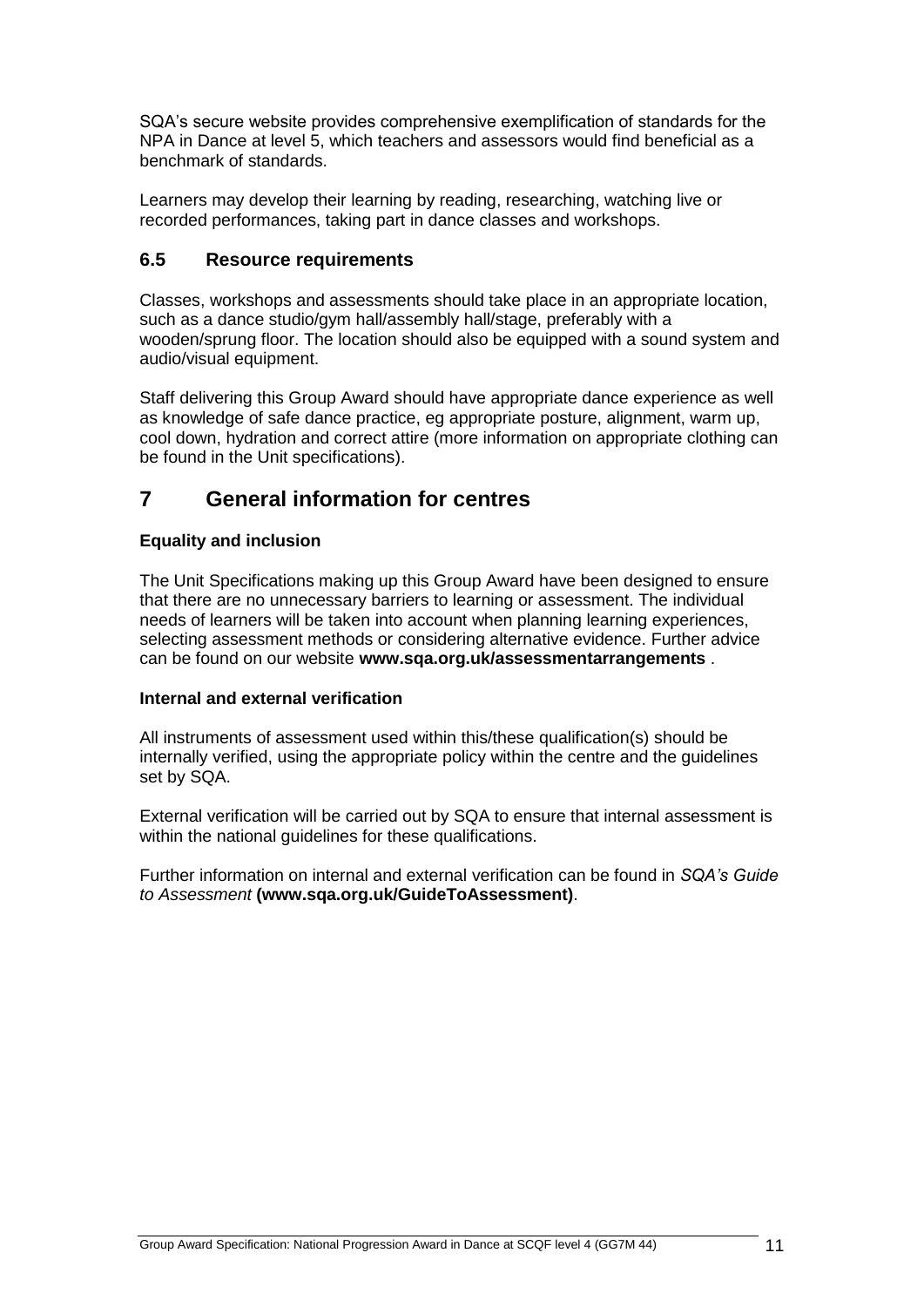## <span id="page-13-0"></span>**8 Glossary of terms**

**Embedded Core Skills:** is where the assessment evidence for the Unit also includes full evidence for complete Core Skill or Core Skill components. A learner successfully completing the Unit will be automatically certificated for the Core Skill. (This depends on the Unit having been successfully audited and validated for Core Skills certification.)

**Finish date:** The end of a Group Award's lapsing period is known as the finish date. After the finish date, the Group Award will no longer be live and the following applies:

- ◆ learners may not be entered for the Group Award
- the Group Award will continue to exist only as an archive record on the Awards Processing System (APS)

**Lapsing date:** When a Group Award is entered into its lapsing period, the following will apply:

- ◆ the Group Award will be deleted from the relevant catalogue
- the Group Award specification will remain until the qualification reaches its finish date at which point it will be removed from SQA's website and archived
- no new centres may be approved to offer the Group Award
- centres should only enter learners whom they expect to complete the Group Award during the defined lapsing period

**SQA Credit Value:** The credit value allocated to a Unit gives an indication of the contribution the Unit makes to an SQA Group Award. An SQA credit value of 1 given to an SQA Unit represents approximately 40 hours of programmed learning, teaching and assessment.

**SCQF:** The Scottish Credit and Qualification Framework (SCQF) provides the national common framework for describing all relevant programmes of learning and qualifications in Scotland. SCQF terminology is used throughout this guide to refer to credits and levels. For further information on the SCQF visit the SCQF website at **[www.scqf.org.uk](http://www.scqf.org.uk/)**

**SCQF credit points:** SCQF credit points provide a means of describing and comparing the amount of learning that is required to complete a qualification at a given level of the Framework. One National Unit credit is equivalent to 6 SCQF credit points. One National Unit credit at Advanced Higher and one Higher National Unit credit (irrespective of level) is equivalent to 8 SCQF credit points.

**SCQF levels:** The level a qualification is assigned within the framework is an indication of how hard it is to achieve. The SCQF covers 12 levels of learning. HNCs and HNDs are available at SCQF levels 7 and 8 respectively. Higher National Units will normally be at levels 6–9 and Graded Units will be at level 7 and 8. National Qualification Group Awards are available at SCQF levels 2–6 and will normally be made up of National Units which are available from SCQF levels 2–7.

**Subject Unit:** Subject Units contain vocational/subject content and are designed to test a specific set of knowledge and skills.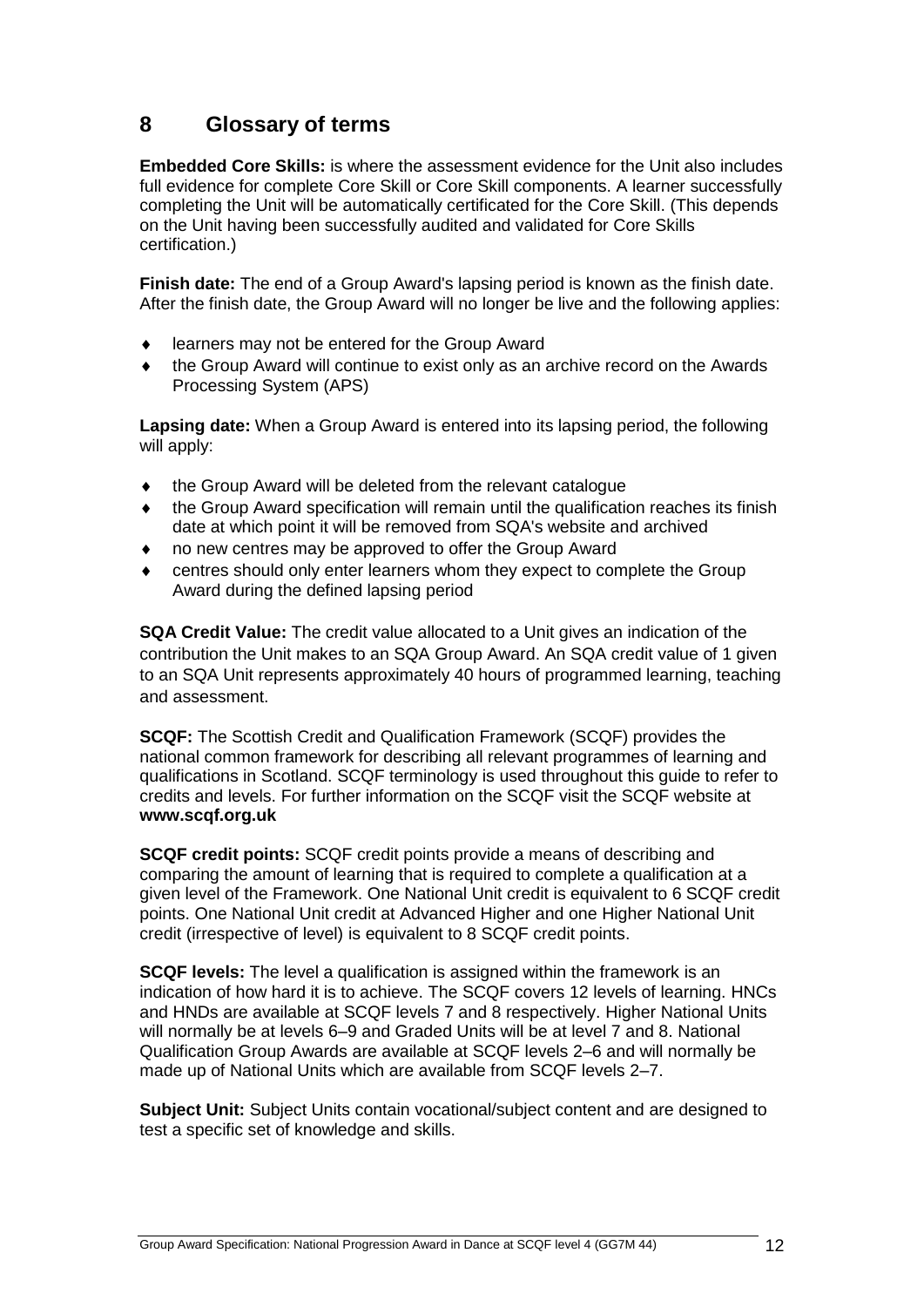**Signposted Core Skills:** refers to opportunities to develop Core Skills arise in learning and teaching but are not automatically certificated.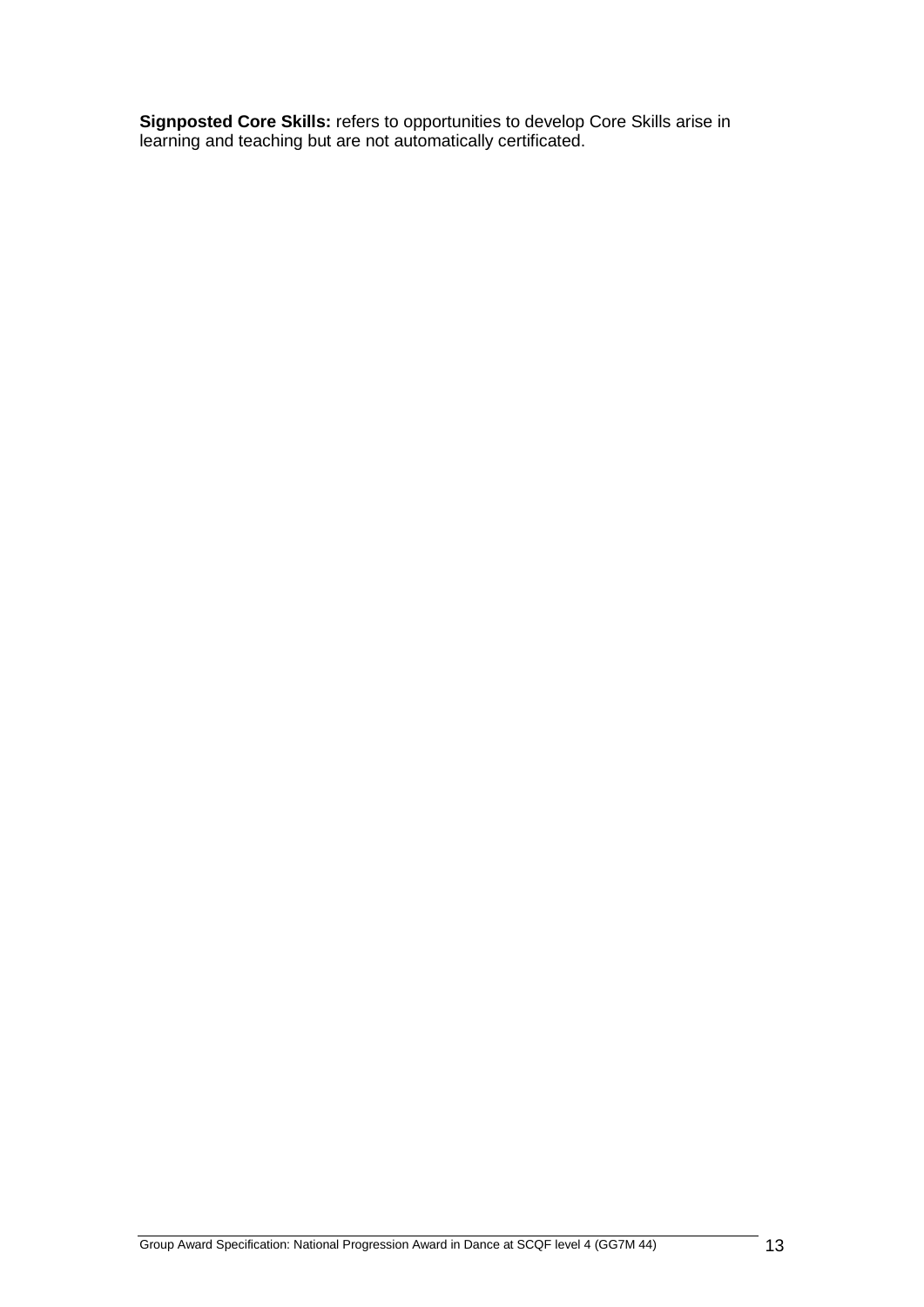# **History of changes**

It is anticipated that changes will take place during the life of the qualification and this section will record these changes. This document is the latest version and incorporates the changes summarised below. Centres are advised to check SQA's APS Navigator to confirm they are using the up to date qualification structure.

**NOTE:** Where a Unit is revised by another Unit:

- No new centres may be approved to offer the Unit which has been revised.
- Centres should only enter learners for the Unit which has been revised where they are expected to complete the Unit before its finish date.

| <b>Version</b><br><b>Number</b> | <b>Description</b>                                                                                                                                                                 | <b>Date</b> |
|---------------------------------|------------------------------------------------------------------------------------------------------------------------------------------------------------------------------------|-------------|
| 02                              | This unit HJ2W 44 Dance: Scottish Step has been<br>created for the Scottish Studies Award at National 4<br>Level and has been added to this framework as an<br>optional provision. | 10/04/2017  |
|                                 |                                                                                                                                                                                    |             |
|                                 |                                                                                                                                                                                    |             |
|                                 |                                                                                                                                                                                    |             |
|                                 |                                                                                                                                                                                    |             |
|                                 |                                                                                                                                                                                    |             |
|                                 |                                                                                                                                                                                    |             |
|                                 |                                                                                                                                                                                    |             |
|                                 |                                                                                                                                                                                    |             |

## **Acknowledgement**

SQA acknowledges the valuable contribution that Scotland's colleges have made to the development of this qualification.